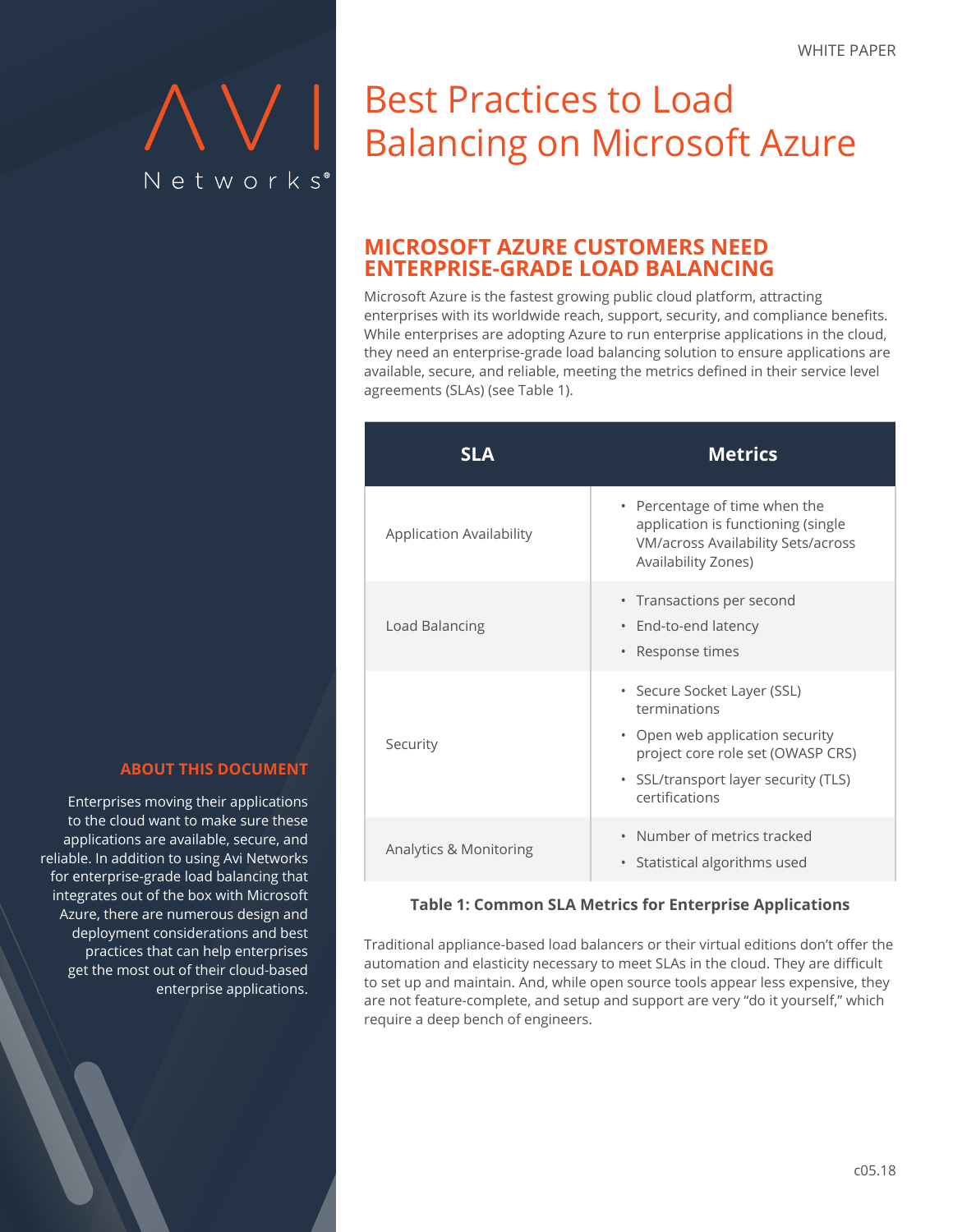Avi Networks, a Microsoft Silver Partner, brings enterprise-grade, intent-based application services to Azure with the Avi Vantage Platform. Avi Vantage is an elastic, multi-cloud load balancing and web application security solution for Microsoft Azure with built-in application and analytics. The enterprise-grade, software-defined solution includes:

- A software load balancer
- An intelligent web application firewall (iWAF)
- An elastic service mesh for container-based applications.

# **ENTERPRISE-GRADE LOAD BALANCING USING SOFTWARE-DEFINED PRINCIPLES**

Avi Vantage brings enterprise-grade load balancing to any cloud or data center through its multi-cloud, automation, and intelligence features. The intent-based solution uses a declarative model that allows the enterprise to focus on the desired business outcomes by specifying intent, freeing administrators from the repetitive and error-prone manual inputs of the past.

The Avi Vantage Platform (see Figure 1) is built from the ground up using a distributed architecture, unlike monolithic legacy appliances. The architecture separates the data and control planes to deliver L4-L7 application services deployed across any environment – cloud or on-premise – with central management. Software-defined principles and 100% REST APIs take automation to the next level, enabling businesses to set the rules and thresholds so Avi Vantage can do the heavy lifting, spinning up additional service engines (SEs) – and shutting them down – on demand.



**Figure 1: Avi Vantage Architecture for Application Delivery**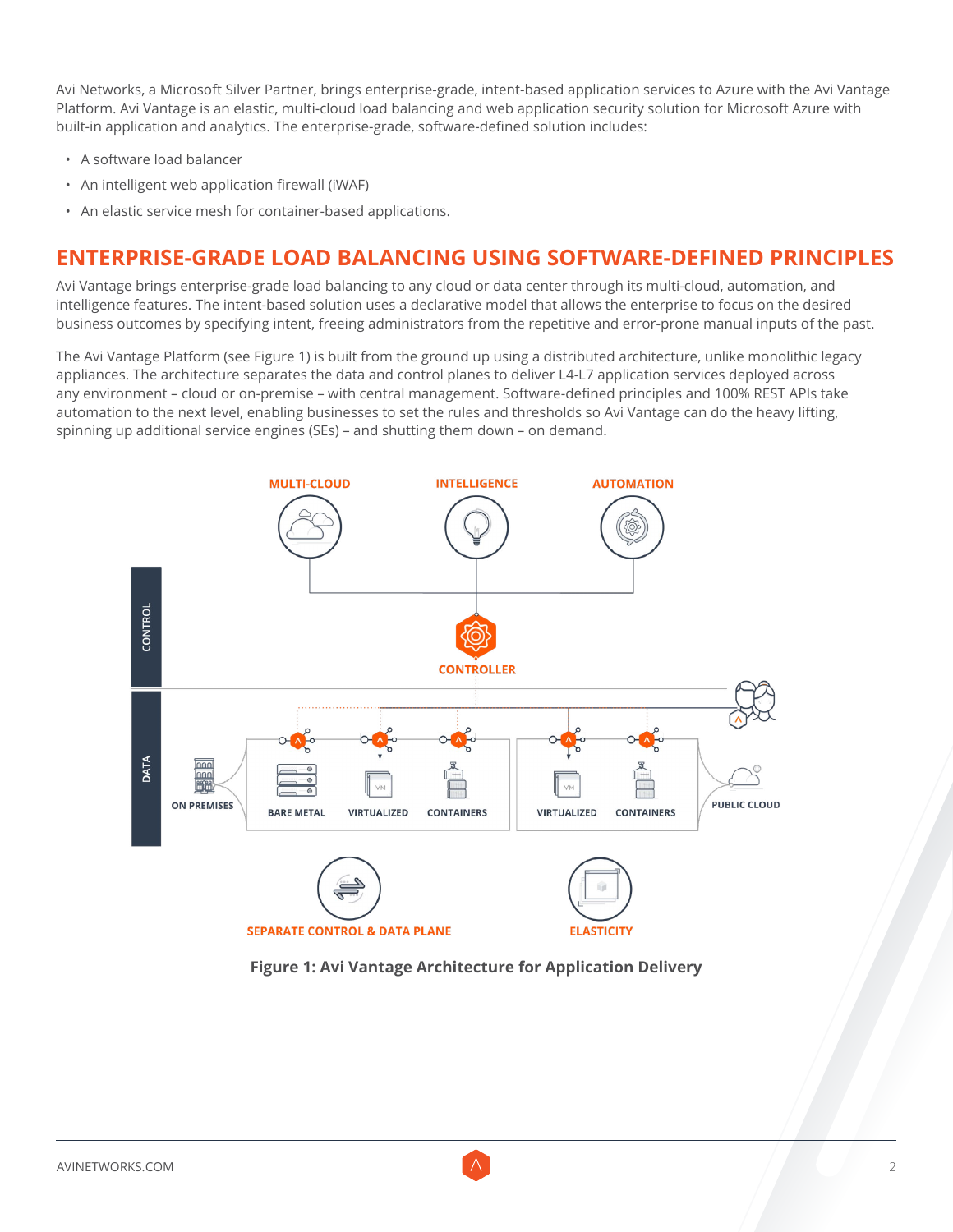# **AVI INTEGRATES OUT-OF-THE-BOX WITH MICROSOFT AZURE**

Avi Vantage offers out-of-the-box integration with Microsoft Azure (see Figure 2), simplifying deployment of the elastic, enterprisegrade load balancing and web application security solution. Avi Vantage automatically integrates with objects within Azure.



**Figure 2: Avi Vantage and Microsoft Azure Integration**

Not only is the integration easy, but it is less expensive than appliance-based solutions. Avi Vantage achieves high performance without pricey custom hardware, scaling to millions of SSL transactions per second.



Avi Vantage supports any application-level deployment decisions made by the enterprise, including deployment type, architecture, capacity sizing and elasticity, and high availability (HA).

# **DEEP DIVE INTO AVI AND AZURE INTEGRATION**

Avi Controller communicates with the Azure components via standard Azure APIs to achieve the following (see Figure 3 for deployment details):

#### **1. Subscription and Resource Group**

The Avi Controller, when deployed on Azure, is within a subscription and resource group. In addition, the Azure cloud(s) configured in the Avi Controller are associated with a subscription and a particular resource group within the subscription. This resource group will be used to create Avi SEs and the load balancing infrastructure.

#### **2. Service Engines**

The Avi SE is the load balancing entity on which the virtual IP (VIP) is programmed. The SEs are automatically spawned by the Avi Controller when an application is configured. The entire lifecycle of the SE is automated.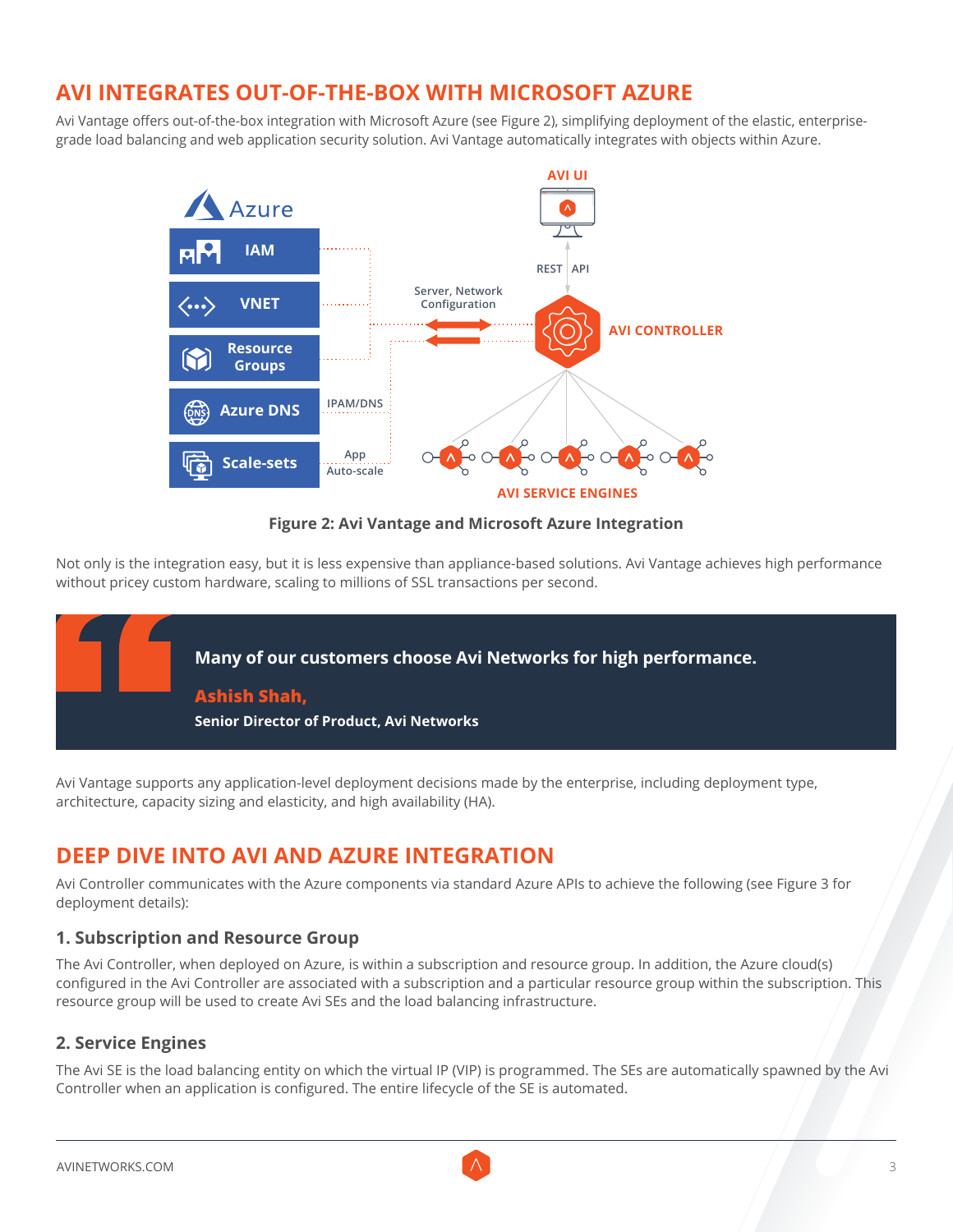The SE can be of varied instance types (bare metal, VMs, and containers), depending on your needs. Depending on your traffic and load requirements, the appropriate instance type can be configured. In addition, multiple SEs can be spawned (scale-out) ondemand to handle more incoming traffic.

#### **3. Networking: VNets, NICs, and IP Addresses**

Avi utilizes Azure Load Balancer internally to route incoming traffic to appropriate SEs. The management of the Azure Load Balancer is completely automated and taken care of by the Avi Controller. The user/operator is not required to configure or tweak any of these configurations.

The Avi Controller interacts with the following Azure networking constructs:

• VNets: An Azure cloud configured on the Avi Controller is associated with a particular VNet. This VNet is the one where the load balancing service is expected to be provided.

In addition, the SEs communicate with the Avi Controller using a specified Management VNet (and subnet). This Management VNet could be different from the one containing the workloads.

- IP address for the SE's Interface.
- IP address for the VS, called VIP. A public IP can be provisioned for the VS, in addition to the mandatory private IP.
- NICs: Avi automatically creates NICs and assigns IP addresses from the appropriate subnet, and attaches these to the requisite SE.

#### **4. IPAM, Azure DNS, and Third-Party Integrations**

IPAM for native Azure workloads is utilized by default. As the Avi Controller and SEs are powered up, they interact with the Azure Networking infrastructure to receive appropriate IP addresses.

Integration with various DNS systems (including Azure DNS) allows updating the fully qualified domain name (FQDN) of the VS automatically, so that the private or public users can access the application via a known URL. When the VS is deleted, all resources including the DNS record are removed.

#### **5. Azure Scale Sets**

An Avi pool configuration can reference an Azure Scale Set (see Figure 3). When this is configured, Avi polls the Scale Set for membership changes, and synchronizes the Avi pool configuration accordingly.

In addition, the Avi Controller can take over the autoscale of the VM Scale Set, utilizing any of the hundreds of metrics and events to make a scale-out or scale-in decision regarding the application. See Table 2 for common Azure application deployment considerations.



**Figure 3: Deep Dive into Avi/Azure Integration**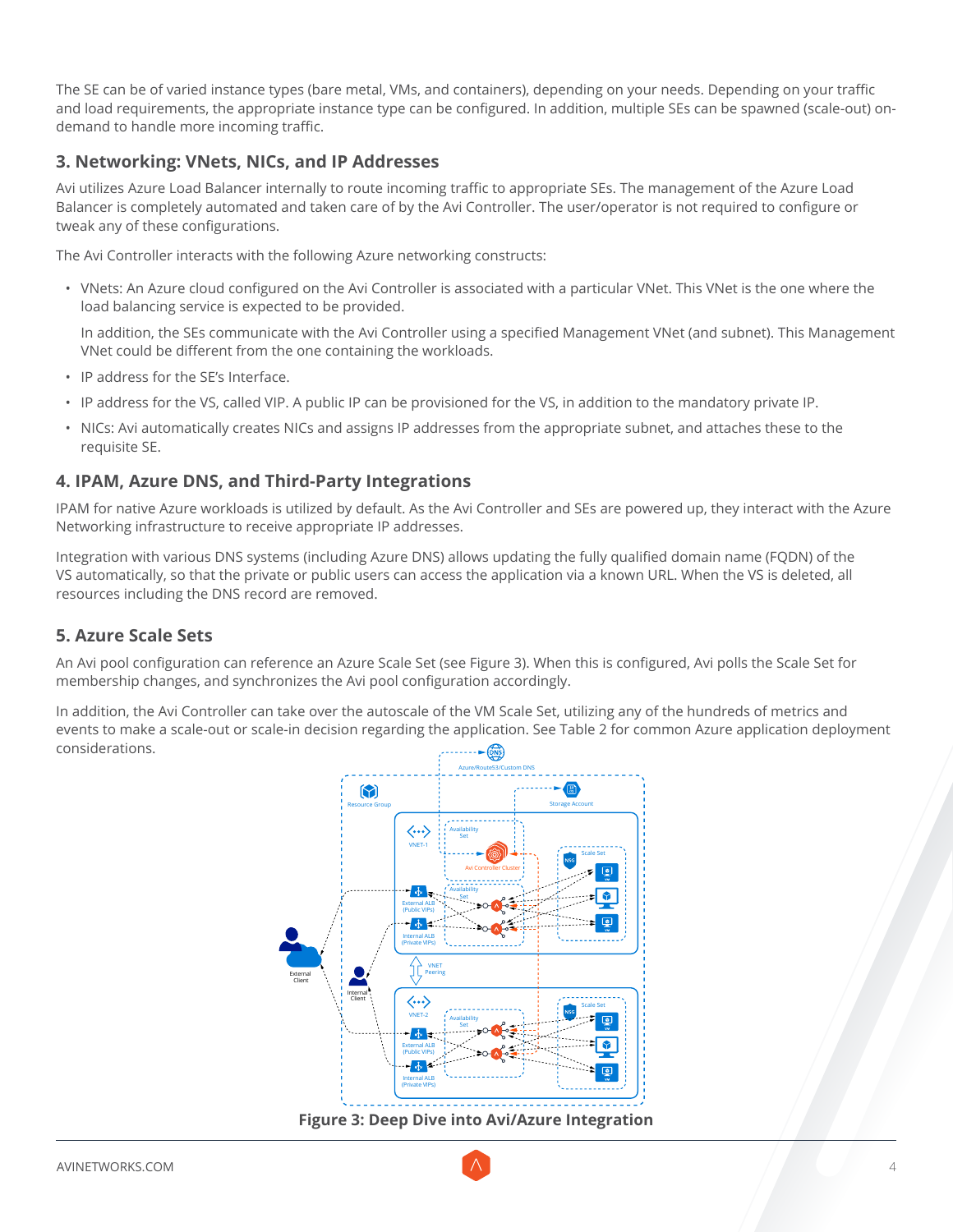| <b>Consideration</b>              | <b>Questions to Ask</b>                                                                                                                                                                                                                                                                                     |
|-----------------------------------|-------------------------------------------------------------------------------------------------------------------------------------------------------------------------------------------------------------------------------------------------------------------------------------------------------------|
| Cloud Only vs. Hybrid Cloud       | • What are the connectivity requirements: Site-to-Site Virtual Private Network (VPN)<br>or ExpressRoute?<br>• What are the failover scenarios?                                                                                                                                                              |
| Application Architecture          | • Is the architecture multi-tier? Is it a service mesh with micro-services?<br>• Will security include SSL, WAF, and/or distributed denial of service (DDoS) capabilities?<br>• How will the application be accessed? Will users be external, internal, or both? Will<br>traffic come through the internet? |
| Capacity Sizing and<br>Elasticity | • What are the traffic patterns and where does traffic come from?<br>• Will virtual machine scale sets be used?<br>• Is an application delivery controller (ADC) scale-out required?                                                                                                                        |
| <b>High Availability</b>          | • Are availability sets being used for infrastructure?<br>• Are availability zones required?<br>· Is multi-region resilience necessary?                                                                                                                                                                     |



# **AVI TAKES LOAD BALANCING AUTOMATION TO THE NEXT LEVEL**

Deploying a legacy appliance load balancer is a complicated, time-consuming process. It begins with filing a support ticket for the load balancer and is followed by multi-step manual provisioning and operations to get the load balancer up and running. Avi's elastic platform takes load balancing automation and web application security to the next level, allowing for self-service load balancing with a real-time automated provisioning and operations (see Figure 4).



**Figure 4: Avi's One-Click Elastic Load Balancing and Web Application Firewall for Azure**

**−**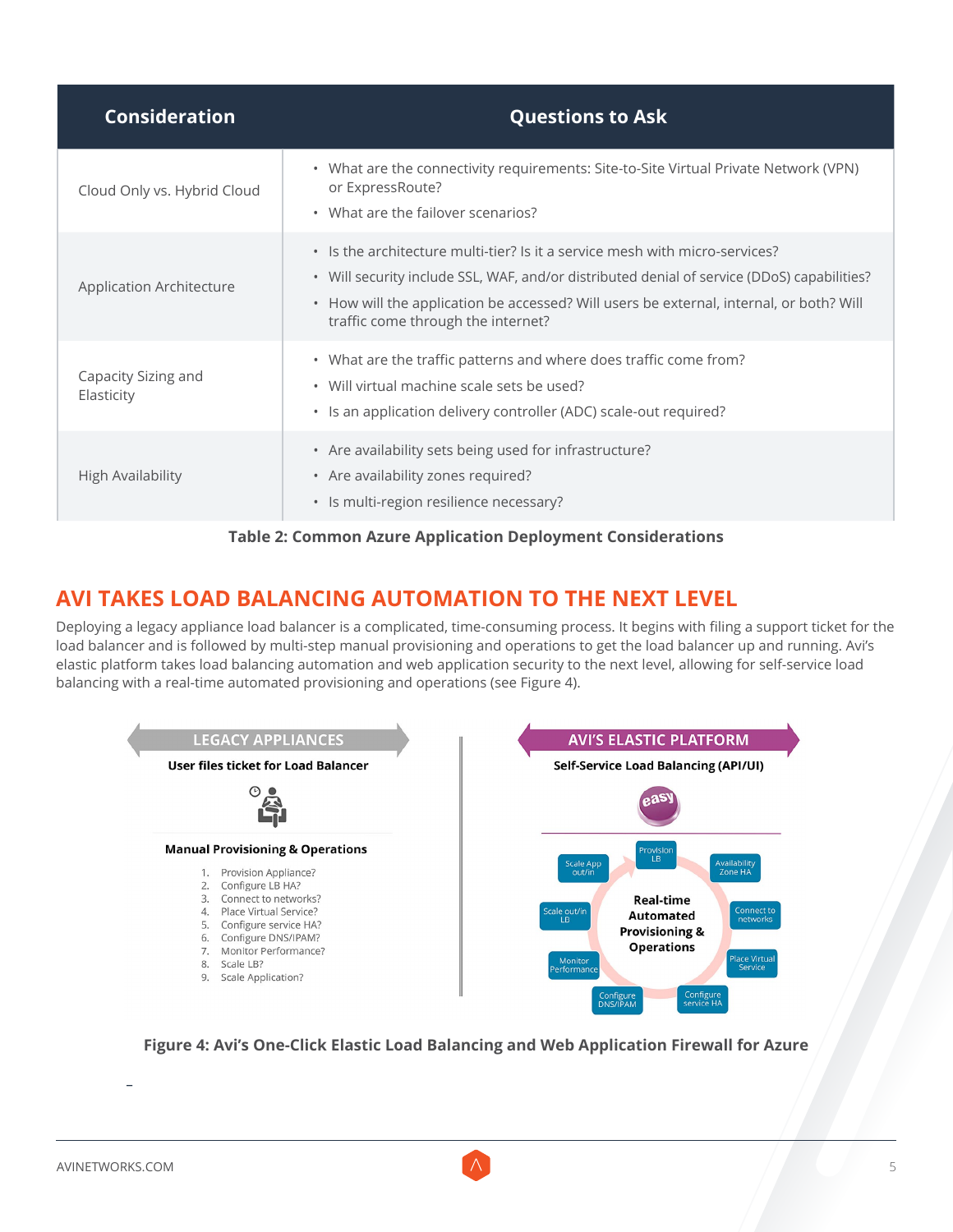

Avi's full-featured load balancer automatically integrates with Azure scale-sets and scales based on the policies set. With built-in analytics, Avi Vantage can add and remove service engines as traffic hits certain learned thresholds. The policies can also be set to limit access or perform rate limiting to specific applications and services based on the IP address, adding security in top of the load balancing.

### **BUILT-IN APPLICATION ANALYTICS BOOST TROUBLESHOOTING AND PERFORMANCE MONITORING**

Avi Vantage is the only enterprise-grade load balancing solution that delivers built-in analytics. Analytics insights are used by the platform to make real-time load balancing and security decisions, as well as by administrators for troubleshooting and performance monitoring. Metrics from Avi Vantage include total round-trip time for each transaction, application health scores, errors, user statistics, and security insights (see Figures 5 and 6).





**Figure 5: Latency Analytics Offers an Understanding of How Traffic is Served**

**Figure 6: Security Analytics Offers a View into the Security Profile**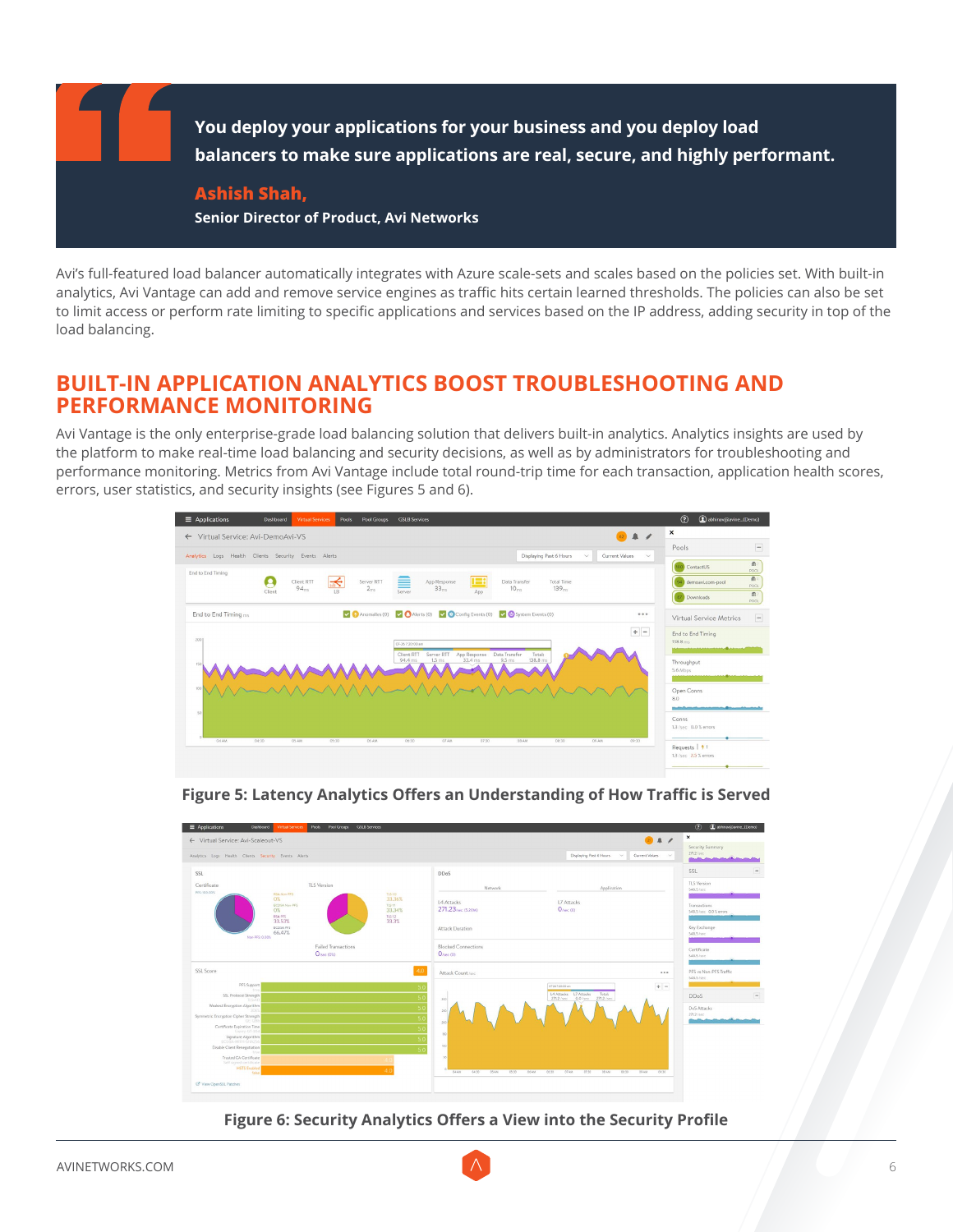# **BEST PRACTICES FOR LOAD BALANCING IN AZURE**

Table 3 shows some considerations for designing and deploying an enterprise-grade load balancing service for applications hosted in Azure:

|                                                                                | <b>Description</b>                                                                                                                                                                                                                                                                                                                                                                                                                                                                             | <b>Benefit</b>                                                                                                                                                                                                                                                                                                                                                                                        |
|--------------------------------------------------------------------------------|------------------------------------------------------------------------------------------------------------------------------------------------------------------------------------------------------------------------------------------------------------------------------------------------------------------------------------------------------------------------------------------------------------------------------------------------------------------------------------------------|-------------------------------------------------------------------------------------------------------------------------------------------------------------------------------------------------------------------------------------------------------------------------------------------------------------------------------------------------------------------------------------------------------|
| <b>Reference</b><br><b>Architecture</b><br>and Design<br><b>Patterns</b>       | Start with a vetted reference architecture based on<br>your use case and connectivity requirements.                                                                                                                                                                                                                                                                                                                                                                                            | The reference architectures provide a<br>standardized design reference for your<br>cloud environment. The load balancing<br>solution should plug into this architecture.                                                                                                                                                                                                                              |
| <b>Application</b><br><b>Security</b>                                          | Enable client access via HTTPS only, for internal<br>(intra-VNet/inter-VNet/VPN connected) as well as<br>external (internet) clients.                                                                                                                                                                                                                                                                                                                                                          | HTTP is inherently insecure and prone to<br>man-in-the-middle attacks and data theft.<br>Using HTTPS and SSL for all client-virtual<br>service (VS) communication ensures an<br>optimal privacy and security posture.                                                                                                                                                                                 |
|                                                                                | Allow Load balancer to terminate SSL within the<br>private network/VNet.<br>As a VNet provides a secure and isolated network<br>partition, communication between the load<br>balancer and the application servers can be via<br>HTTP, unless there are regulatory or critical security<br>requirements.                                                                                                                                                                                        | SSL processing on the application server<br>increases load on them. Enabling SSL<br>termination is a good balance of security<br>and performance.                                                                                                                                                                                                                                                     |
| <b>Resource</b><br><b>Management</b>                                           | Enable auto-scale policies for the Load balancer<br>and Application Servers, so that more resources<br>are made available on-demand. As these resources<br>incur cost on an hourly basis, ensure that the<br>services are able to scale down when the load<br>requirements subside.                                                                                                                                                                                                            | Elasticity is a key tenet of cloud<br>architectures, and it is imperative that<br>this extend to application delivery/load<br>balancing services as well. Benefits of an<br>ADC supporting this include:<br>• On-demand capacity management<br>without requiring operator intervention<br>• Cost savings and optimum capacity<br>planning, without need to incur costs<br>on under-utilized resources |
| <b>On-Premise</b><br><b>Application</b><br><b>Migration to</b><br><b>Azure</b> | Existing on-premise applications have been built<br>with various custom requirements. These include:<br>• Modification of HTTP headers, addition of cookies,<br>etc. during request/response processing by the ADC<br>Redirection of traffic to certain servers based on<br>Client IP, URL, domain name, etc.<br>Ensuring SSL termination with approved ciphers<br>$\bullet$<br>Ensuring that the load balancer supports the required<br>capabilities while providing an elastic architecture. | This ensures that migration to cloud<br>provides the best of both worlds:<br>• No compromise on enterprise-grade<br>ADC feature set<br>• Cloud-native deployment and<br>consumption model along with<br>elasticity                                                                                                                                                                                    |
|                                                                                | Similar to the above, when hosting an application<br>in multiple environments (e.g. Azure as well as on-<br>premise), ensure that the ADC provides seamless<br>operational support and integration in all environments.                                                                                                                                                                                                                                                                        | This ensures that a single architecture<br>can provide consistent application<br>delivery across all your environments.                                                                                                                                                                                                                                                                               |

#### **Table 3: Best Practices for Load Balancing in Azure**